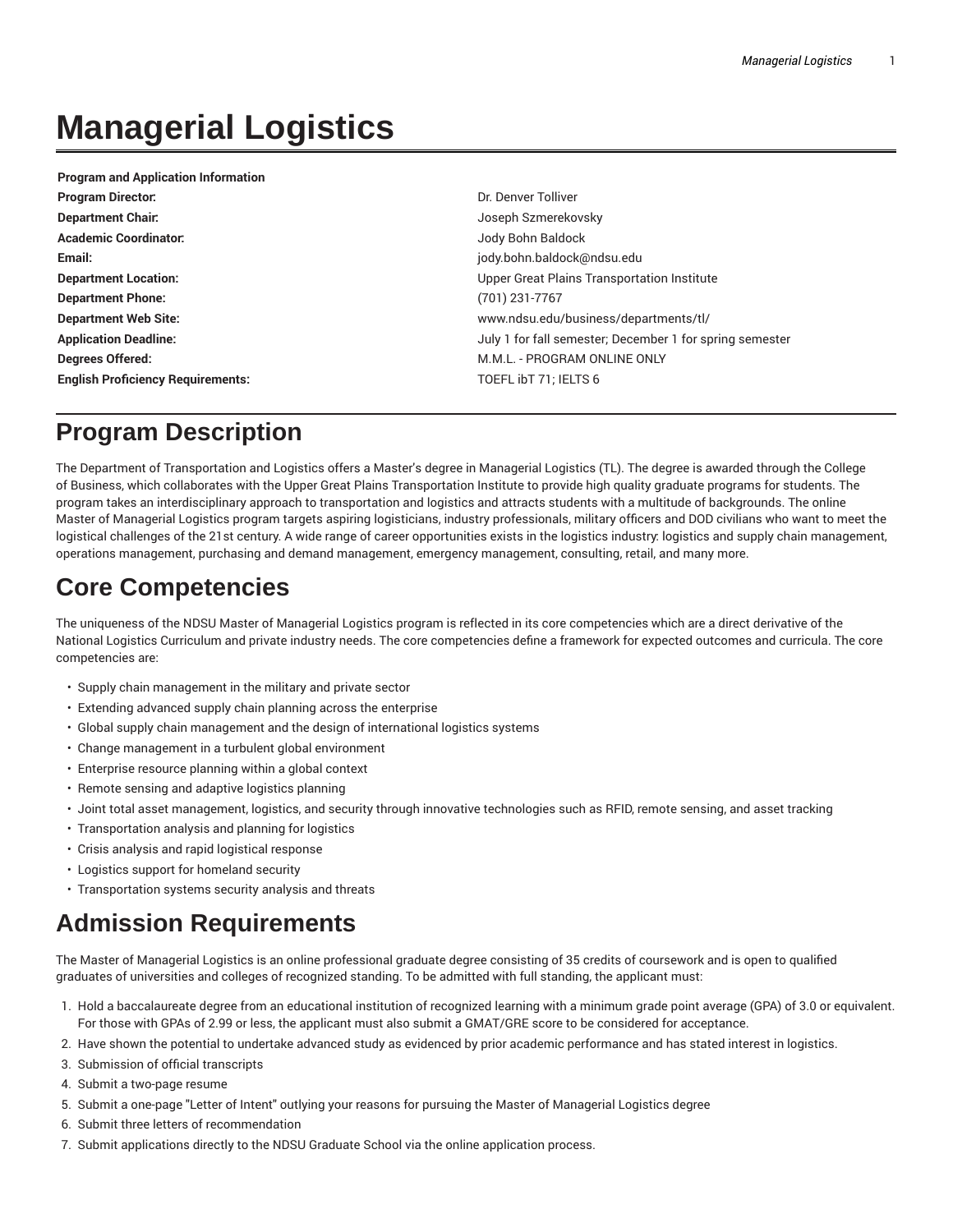8. International applicants whose first language is not English and who do not possess a U.S. bachelor's degree or higher are subject to additional requirements when they apply for admission to the Master of Managerial Logistics program. They must meet the minimum requirements on measures of general English language proficiency. The accepted measures of language proficiency are the TOEFL ibT 71 and IELTS 6.

Students who do not meet all requirements for admission or have deficiencies in prerequisite course work, but show satisfactory potential for graduate study, may be admitted conditionally. The conditional status may be changed to full graduate standing after the first or second semester of study, based on the student's academic performance.

# **Apply for Admission**

To apply for admission, please visit the Admission Information page (https://bulletin.ndsu.edu/graduate/admission-information) .

The Master of Managerial Logistics degree is an online degree and does not require a thesis. A minimum of 35 credits is required for the Master of Managerial Logistics. All 35 credits must be completed using approved courses numbered from 700-789, and 790. Students will participate in a capstone experience, culminating all course material, applications, and research skills together in the Case Studies in Logistics course. An overall GPA of 3.0 or higher must be maintained.

Master of Managerial Logistics courses consist of the following:

| Code                | <b>Title</b>                                         | <b>Credits</b>       |
|---------------------|------------------------------------------------------|----------------------|
| <b>Core Courses</b> |                                                      | $\geq 35$<br>credits |
| <b>TL 711</b>       | Logistics Systems                                    | $\overline{4}$       |
| TL 715              | Introduction to ERP                                  | 3                    |
| <b>TL 719</b>       | <b>Crisis Analysis and Homeland Security</b>         | 3                    |
| <b>TL 721</b>       | International Logistics Management                   | 4                    |
| <b>TL 723</b>       | Advanced Supply-Chain Planning Across the Enterprise | 3                    |
| <b>TL 725</b>       | <b>ERP Configuration</b>                             | 3                    |
| <b>TL 727</b>       | Organizational Change Management                     | 3                    |
| <b>TL 729</b>       | Adaptive Planning in Logistics Systems               | 3                    |
| <b>TL 731</b>       | <b>Logistics Decision Analysis</b>                   | 3                    |
| <b>TL 733</b>       | Case Studies in Logistics                            | 3                    |
| <b>TL 751</b>       | <b>Transportation Systems Security</b>               | 3                    |

**Sample plan of study** (Note: Plan of study can be adjusted if transfer credits are accepted.)

| <b>FIISL TEAL</b>  |                       |                       |                |
|--------------------|-----------------------|-----------------------|----------------|
| Fall               | <b>Credits Spring</b> | <b>Credits Summer</b> | <b>Credits</b> |
| <b>TL 711</b>      | 4 TL 719              | 3 TL 729              | 3              |
| <b>TL 751</b>      | 3 TL 723              | 3 TL 731              | 3              |
|                    | 7                     | 6                     | 6              |
| <b>Second Year</b> |                       |                       |                |
| Fall               | <b>Credits Spring</b> | <b>Credits Summer</b> | <b>Credits</b> |
| <b>TL 725</b>      | 3 TL 715              | 3 TL 727              | 3              |
| File Plan of Study | <b>TL 721</b>         | 4 TL 733              | 3              |
|                    | 3                     |                       | 6              |

Total Credits: 35

**First Year**

# **Access Fees**

Access fees support adjunct teaching, teaching assistants, instructor training, course development and improvements, professional membership fees for students within the Master of Managerial Logistics degree, student attendance at conferences, software and equipment, and other student initiated activities. A \$350 per credit per semester access fee is assessed to students taking any of the classes listed above.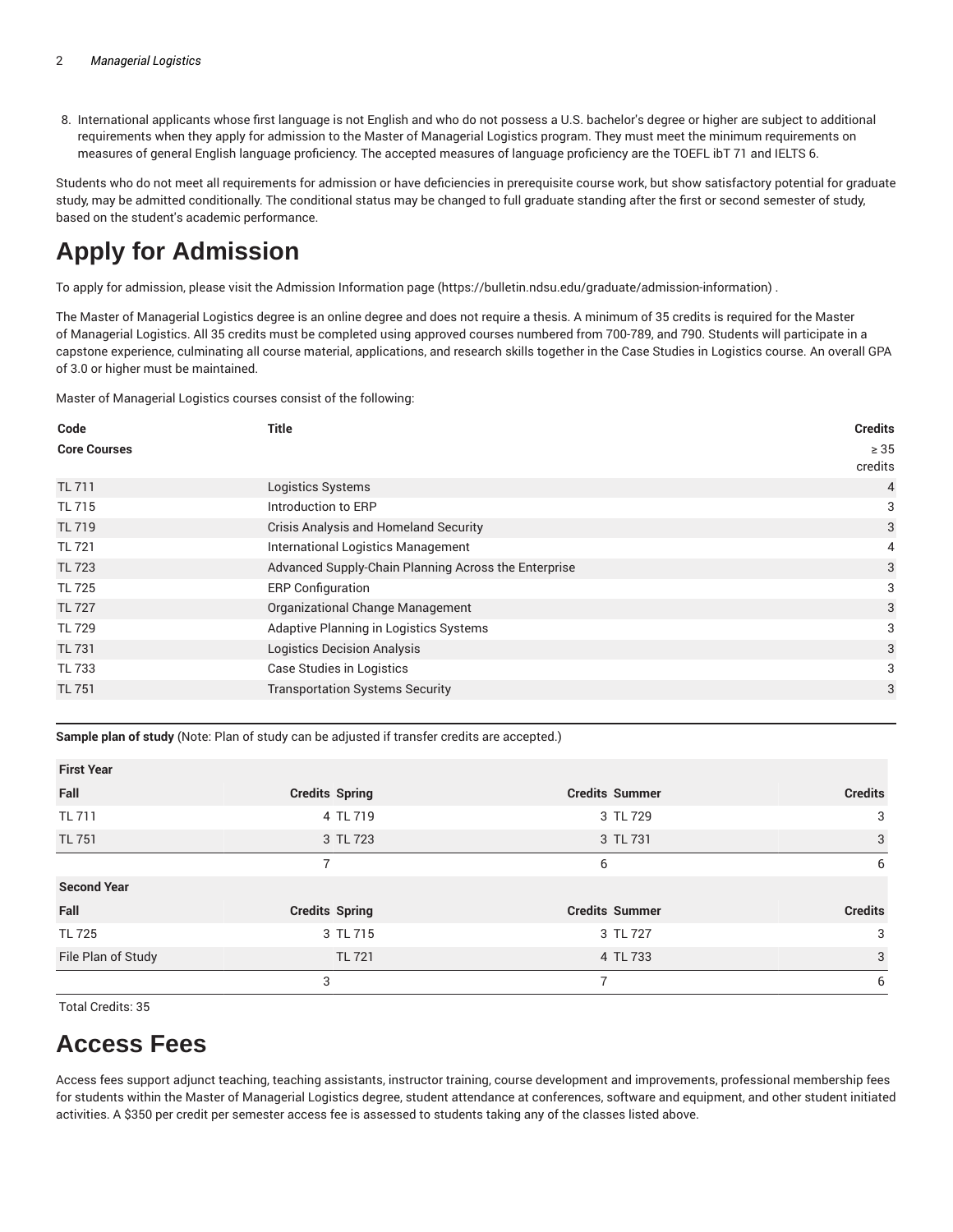Financial aid can be used to pay for access fees. Access fees are designed to reduce out-of-pocket expenses for students and allow us to enhance our program to provide a high-quality education for students.

## **Raj Bridgelall, Ph.D.**

### North Dakota State University, 2015

Research Interests: Big Data Analytics, Internet-of-Things (IoT), Cloud Computing; Connected and Autonomous Vehicles (CAV), Shared Mobility, Intelligent Transportation Solutions; Signal processing and mathematical modeling of transportation systems; Remote Sensing with Unmanned Aircraft Systems; Hyperspectral Image Analysis; Radio-frequency identification (RFID); Real-time locating systems (RTLS); Energy Harvesting and massive scale autonomous wireless sensor networks

Department: Transportation and Logistics

## **Alan Dybing, Ph.D.**

North Dakota State University, 2013

Research Interests: Asset management, Energy impacts, Freight transportation, Agricultural transportation, Supply chain management, Transportation economics, Spatial analysis, Transportation systems modeling Department: Transportation and Logistics

### **Ranjit Godavarthy, Ph.D.**

#### Kansas State University, 2012

Research Interests: Public transportation in small urban and rural areas, Demand response transit and paratransit research, Bike share research, Roundabouts research, Traffic engineering and operations, Transportation and highway safety Department: Transportation and Logistics

### **Jill Hough, Ph.D.**

University of California-Davis, 2007 Research Interests: Public transportation in rural and small urban locations, Workforce development, Mobility of the aging, Transportation planning and policy, Intelligent transportation systems Department: Transportation and Logistics

## **Michal Jaroszynski, Ph.D.**

## Florida State University, 2014

Research Interests: Socioeconomic impacts of transportation investments and policies; Travel demand modeling; Transportation funding, finance, and equity; Multimodal transportation systems Department: Transportation and Logistics

## **Pan Lu, Ph.D.**

#### North Dakota State University, 2011

Research Interests: Transportation infrastructure management, Freight rail transportation, Multi-mode transportation efficiency, GIS application in transportation, Operations research in transportation, Commercial truck safety, Railway transportation safety, Data mining application in transportation, Transportation resiliency analysis Department: Transportation and Logistics

#### **Jeremy Mattson, Ph.D.**

North Dakota State University, 2017 Research Interests: Public transportation, Transportation economics, Demand modeling, Travel behavior, Built environment Department: Transportation and Logistics

#### **Diomo Motuba, Ph.D.**

North Dakota State University, 2009 Research Interests: Transportation and land use planning, Freight modeling, Transportation economics, Connected automated vehicles, Logistics and supply chain management, Transportation safety Department: Transportation and Logistics

#### **Joseph Szmerekovsky, Ph.D.**

Case Western Reserve University, 2003 Research Interests: Project management and scheduling, Supply chain management and technology, Energy supply chain management, Healthcare **logistics** 

Department: Transportation and Logistics

### **Denver Tolliver, Ph.D.**

Virginia Polytechnic Institute and State University, 1989 Research Interests: Highway systems modeling, Multimodal transportation planning, Freight transportation, Energy and environmental analysis Department: Transportation and Logistics

#### **Kimberly Vachal, Ph.D.**